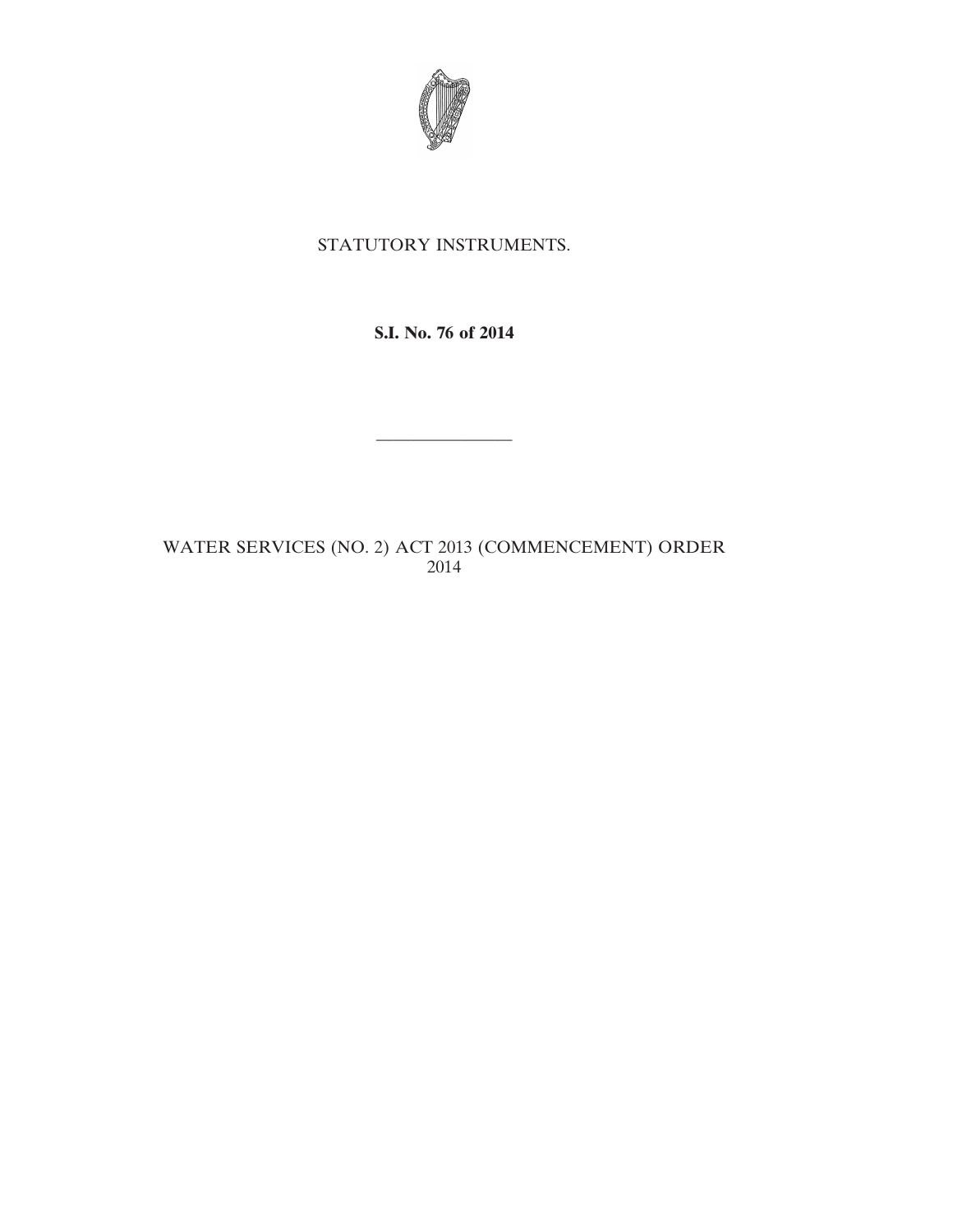## WATER SERVICES (NO. 2) ACT 2013 (COMMENCEMENT) ORDER 2014

I, PHIL HOGAN, Minister for the Environment, Community and Local Government, in exercise of the powers conferred on me by section 1(3) of the Water Services (No. 2) Act 2013 (No. 50 of 2013), hereby order as follows:

1. This Order may be cited as the Water Services (No. 2) Act 2013 (Commencement) Order 2014.

2. The 7th day of February 2014 is appointed as the day on which the following provisions of the Water Services (No. 2) Act 2013 (No. 50 of 2013) shall come into operation:

- (*a*) sections 22 and 33;
- (*b*) Part 5 (other than section 41);
- (*c*) section 44.



GIVEN under my Official Seal 6 February 2014.

> PHIL HOGAN, Minister for the Environment, Community and Local Government.

*Notice of the making of this Statutory Instrument was published in "Iris Oifigiúil" of* 11*th February*, 2014.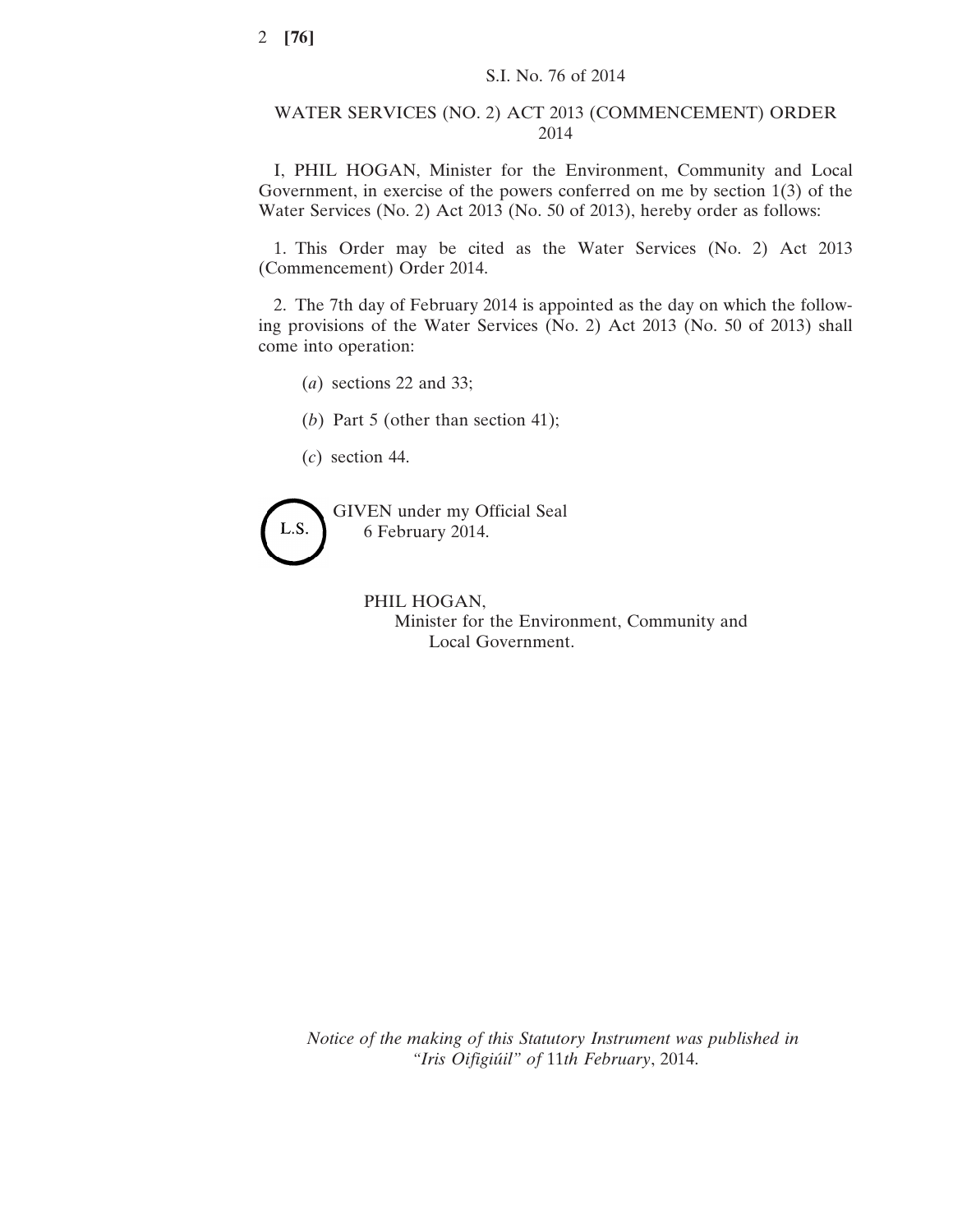## EXPLANATORY NOTE

*(This note is not part of the Instrument and does not purport to be a legal interpretation.)*

This Order brings into operation certain general provisions of the Water Services (No. 2) Act 2013.